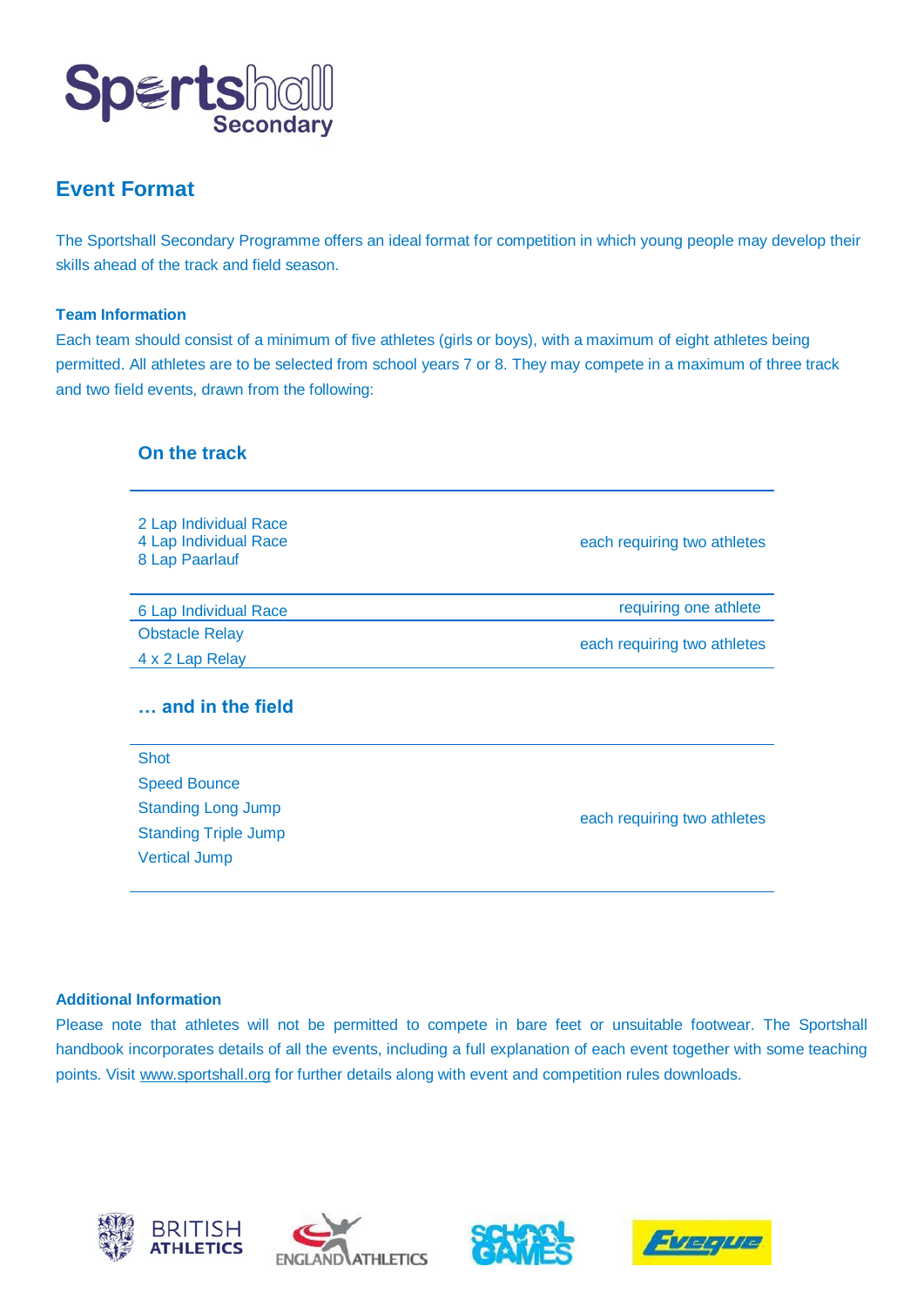



## **Event Programme – Boys and Girls - Single Age Group Match**

After a short welcome and the introduction of the teams, the action begins!

| On the track                                                                           | and in the field                                           |
|----------------------------------------------------------------------------------------|------------------------------------------------------------|
| Obstacle Relay - girls<br><b>Obstacle Relay - boys</b><br>(or $4 \times 1$ Lap Relay)  |                                                            |
| 2 Lap Individual Race (A+B Heats) – girls<br>4 Lap Individual Race (A+B Heats) – girls | Shot, Standing Triple Jump (boys)                          |
| 2 Lap Individual Race (A+B Heats) – boys<br>4 Lap Individual Race (A+B Heats) - boys   | Shot, Standing Triple Jump (girls)                         |
| 6 Lap Individual Race - girls<br>8 Lap Paarlauf - girls                                | Speed Bounce, Standing Long Jump, Vertical Jump<br>(boys)  |
| 6 Lap Individual Race - boys<br>8 Lap Paarlauf - boys                                  | Speed Bounce, Standing Long Jump, Vertical Jump<br>(girls) |
| $4 \times 2$ Lap Relay – girls<br>4 x 2 Lap Relay - boys                               |                                                            |

And having had lots of fun, we thank everyone and finish with presentations to all the teams!

**Team Managers** are encouraged to note the running order detailed above and select their team accordingly. It is inappropriate for an athlete to contest both the 2 and 4 lap Individual Races or the 6 lap and 8 lap Paarlauf events since they follow immediately. There are fewer problems associated in contesting field events in the same group and additional time will be permitted for athletes covering two events in the field.







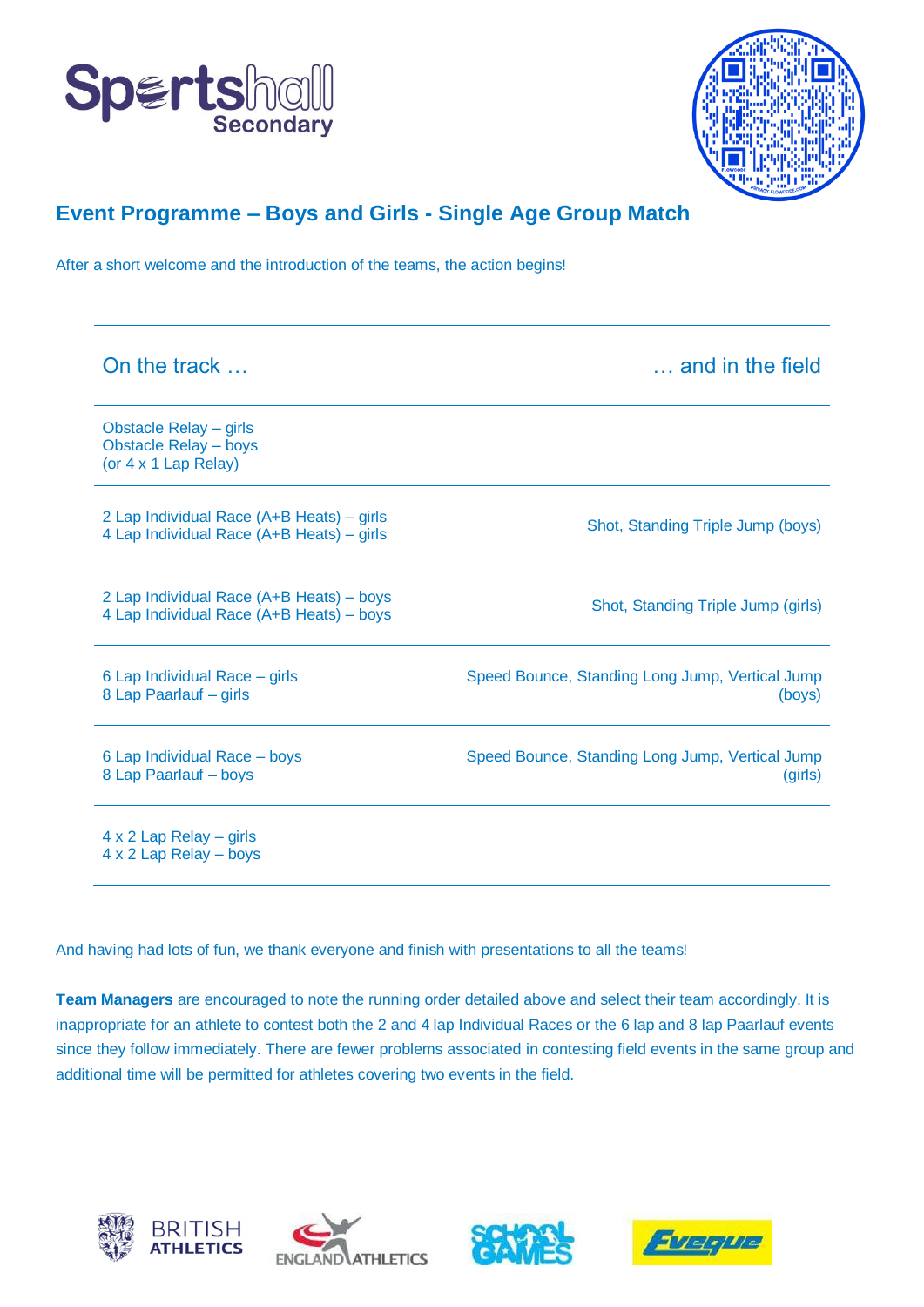



(year 7 girls)

#### **Event Programme – Boys and Girls - Double Age Group Match**

After a short welcome and the introduction of the teams, the action begins!

| On the track                                                                               | and in the field                                                                                                        |
|--------------------------------------------------------------------------------------------|-------------------------------------------------------------------------------------------------------------------------|
| Obstacle Relay - girls<br><b>Obstacle Relay - boys</b><br>(or 4 x 1 Lap Relay)             |                                                                                                                         |
| 2 Lap Individual Race – year 7 girls & boys<br>4 Lap Individual Race - year 7 girls & boys | Shot, Standing Triple Jump<br>(year 8 girls)<br>Speed Bounce, Standing Long Jump, Vertical Jump<br>(year 8 boys)        |
| 2 Lap Individual Race - year 8 girls & boys<br>4 Lap Individual Race – year 8 girls & boys | <b>Shot, Standing Triple Jump</b><br>(year 7 girls)<br>Speed Bounce, Standing Long Jump, Vertical Jump<br>(year 7 boys) |
| 6 Lap Individual Race – year 7 girls & boys<br>8 Lap Paarlauf - year 7 girls & boys        | Shot, Standing Triple Jump<br>(year 8 boys)<br>Speed Bounce, Standing Long Jump, Vertical Jump<br>(year 8 girls)        |
| 6 Lap Individual Race - year 8 girls & boys<br>8 Lap Paarlauf - year 8 girls & boys        | <b>Shot, Standing Triple Jump</b><br>(year 7 boys)<br>Speed Bounce, Standing Long Jump, Vertical Jump                   |

4 x 2 Lap Relay – year 7 girls & boys 4 x 2 Lap Relay – year 8 girls & boys

And having had lots of fun, we thank everyone and finish with presentations to all the teams!

**Team Managers** are encouraged to note the running order detailed above and select their team accordingly. It is inappropriate for an athlete to contest both the 2 and 4 lap Individual Races or the 6 lap and 8 lap Paarlauf events since they follow immediately. There are fewer problems associated in contesting field events in the same group and additional time will be permitted for athletes covering two events in the field.